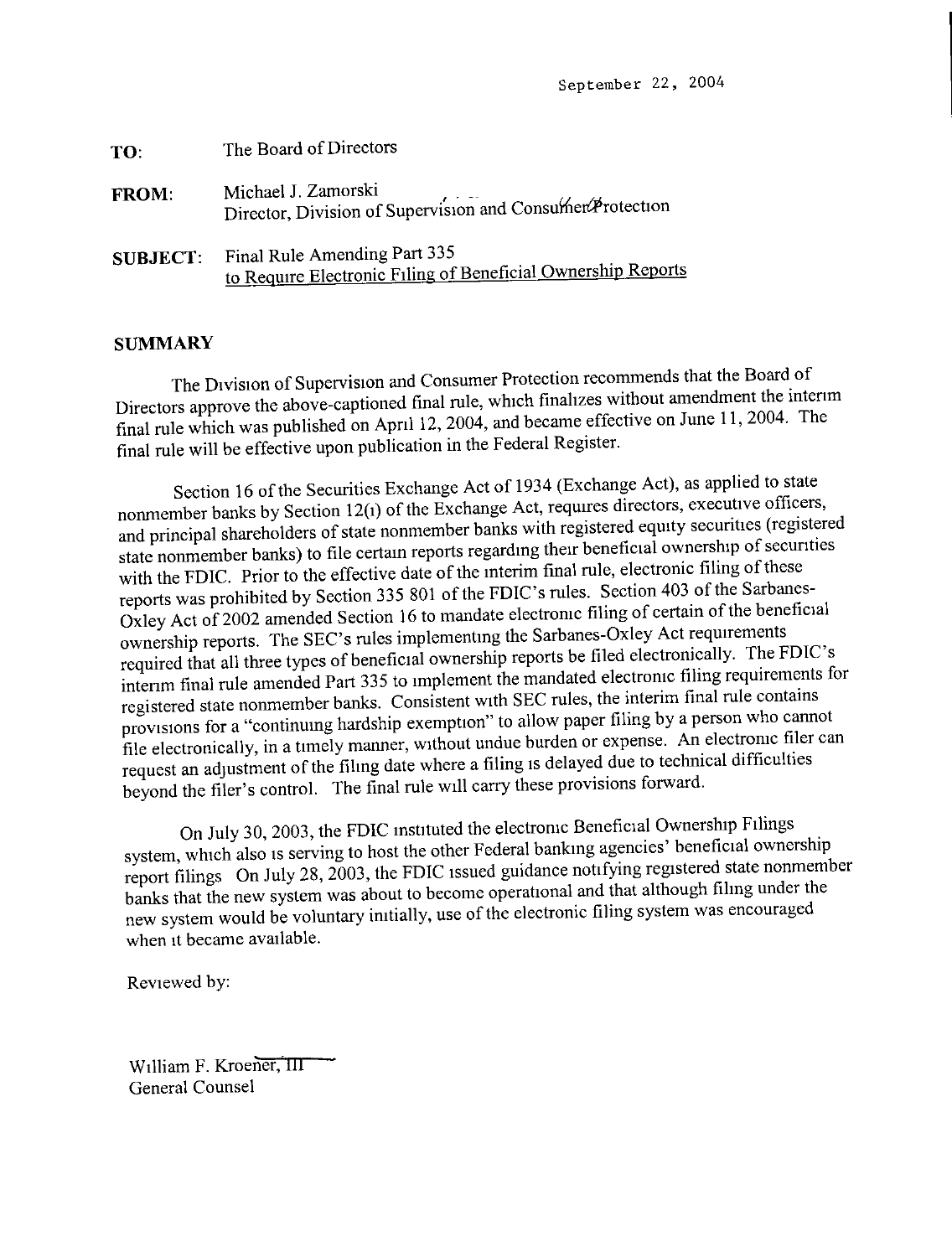The interim final rule had a delayed effective date of June 11, 2004, and comments were permitted through that date. Only one comment was filed, which did not contest the general efficacy of the rule. That comment is discussed below.

The final rule can be made effective immediately upon publication in the Federal Register. Because the rule is a procedural rule under the Administrative Procedure Act (APA) and merely implements a requirement of the Sarbanes-Oxley Act (i.e., the requirement to file these reports electronically), and because the filers have had ample time to convert to electronic filing, there is good cause to make the final rule effective without the usual 30 day delay imposed by the APA.

## DISCUSSION

Section 12(1) of the Exchange Act (15 U.S.C. 78 $l(i)$ ) authorizes the Federal banking agencies to enforce certain sections of the Exchange Act and the Sarbanes-Oxley Act of 2002, including Section 16 of the Exchange Act (beneficial ownership and reporting), in regard to the depository institutions for which each Federal banking agency is, respectively, the primary Federal supervisor. The Exchange Act seeks to protect investors by requiring accurate, reliable, and timely corporate securities disclosures.

The FDIC is authorized, in administering the statutory provisions specified in Section 12(i) of the Exchange Act, to promulgate regulations applicable to the securities of state nonmember banks (including foreign banks having an insured branch). These regulations must be substantially similar to the regulations of the Securities and Exchange Commission (SEC) under the specified sections of the Exchange Act, unless the FDIC publishes its reasons for deviating from the SEC's rules.

Section 16 of the Exchange Act applies to every person who is the beneficial owner of more than 10 percent of a class of equity security registered under Section 12 of the Exchange Act and to each officer and director of the issuer of the security (collectively, "reporting persons" or "insiders"). Upon becoming a reporting person, or upon the registration under Section 12 of the Exchange Act of that class of securities, Section 16(a) requires a reporting person to file an initial report with the SEC (or in the case of an insured depository institution, its appropriate Federal banking agency) disclosing the amount of his or her beneficial ownership of all equity securities of the issuer. To keep this information current, Section 16(a) also requires reporting persons to report changes in their beneficial ownership. Prior to the Sarbanes-Oxley Act, insiders of state nonmember banks with a class of equity securities registered under Section 12 of the Exchange Act filed these beneficial ownership reports on paper. In the case of insiders connected to registered state nonmember banks, reports were filed using FDIC Forms F-7, F-8, and F-8A.

As amended by Section 403 of the Sarbanes-Oxley Act of 2002, Section 16(a) of the Exchange Act (15 U.S.C. 78p(a)) requires electronic submission of certain beneficial ownership reports submitted on or after July 30, 2003. The SEC or, respectively, the appropriate Federal banking agency, is required to make those filings available to the public on the Internet. Institutions with Internet websites are required to post their insiders' change in beneficial ownership reports on their websites In addition, Section 16, as amended by Sarbanes-Oxley,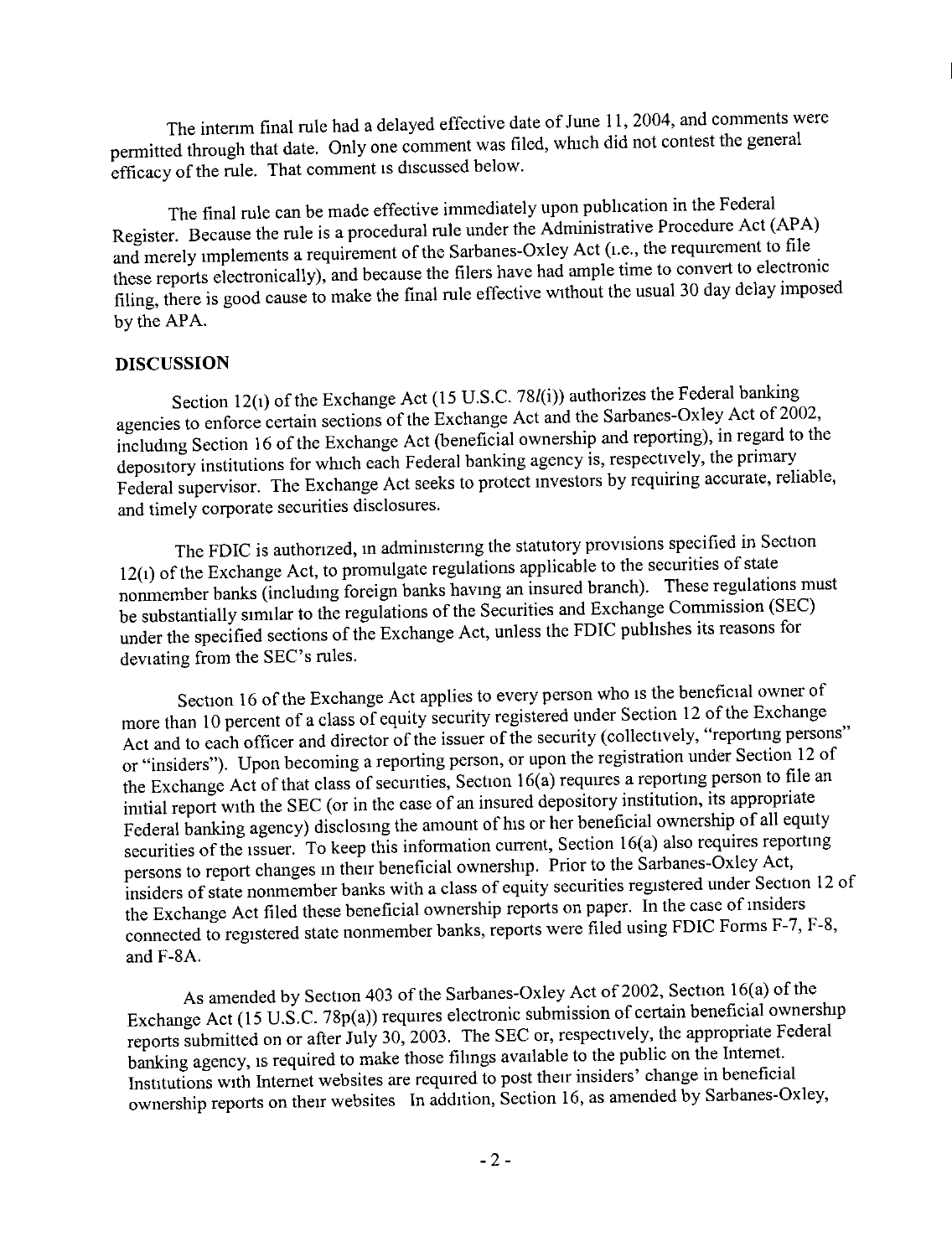requires filing of beneficial ownership reports before the end of the second business day following the day on which the subject transaction was executed (effective for transactions on or after August 29, 2002).

On August 27, 2002, the SEC adopted rule amendments to implement the accelerated filing deadline for certain beneficial ownership reports. These amendments have, since their adoption, been applicable to insiders of registered state nonmember banks in accordance with Section 335.601 of the FDIC rules, which instructs such banks to follow SEC regulations issued under Section 16 of the Exchange Act. Previously, beneficial ownership reports filed by insiders of registered state nonmember banks were filed with the FDLC within 10 days from the end of the month of the transaction. On May 7, 2003, the SEC issued a final rule implementing the electronic submission requirements for beneficial ownership reports as required by Section 16 of the Exchange Act as amended. On July 30, 2003, the FDIC, FRB, and OCC established an interagency electronic filing and retrieval system for these beneficial ownership reports, hosted on the FDIC's public website. The OTS joined this filing system on October 27, 2003. From July 30, 2003, until the interim final rule took effect on June II, 2004, the filing of beneficial ownership reports using the electronic interagency filing system was permitted, but not required, for insiders of registered state nonmember banks to provide a period to test the efficacy of the system. Electronic filing of these reports became mandatory on June 11, 2004, for these insiders.

The final rule will replace the interim final rule previously adopted by the Board. These rules are necessary because, until the interim final rule took effect, as noted, the FDIC's securities disclosure regulations (12 CFR Part 335) prohibited any electronically transmitted filings or submissions of materials in electronic format to the FDIC. In regard to the filing of beneficial ownership reports, that prohibition was superseded by Section 403 of the Sarbanes-Oxley Act of 2002, which amended Section 16 of the Exchange Act. As amended, Part 335 makes clear that, except in limited exceptional circumstances, electronic beneficial ownership reports by registered state nonmember bank insiders are to be filed electronically with the FDIC, consistent with timeframes provided in Section 16 of the Exchange Act and SEC regulations. Mandated electronic filing benefits members of the investing public and the financial community by making information contained in the filings available to them immediately after being filed with the FDIC. Electronically filed information concerning insiders' transactions in registered bank equity securities is publicly accessible substantially sooner and more readily than before. The electronic format of the filed information facilitates research and data analysis by investors and the public. The accelerated Section 16(a) filing requirements that took effect on August 29, 2002, also make electronic filing of beneficial ownership reports more useful to the public. Finally, the staff believes that investors want electronic access to these forms, reports of insiders' transactions in equity securities of registered baniks provide useful information as to management's views of the bank's performance or prospects, and more timely and transparent access to reports will be useful to investors.

The one comment on the interim final rule was filed by America's Community Bankers The SEC's rules for its EDGAR filing system provide that an electronic filer "shall not be subject to the liability and anti-fraud provisions of the federal securities laws with respect to an error or omission in an electronic filing resulting solely from electronic transmission errors beyond the control of the filer, where the filer corrects the error or omission by the filing of an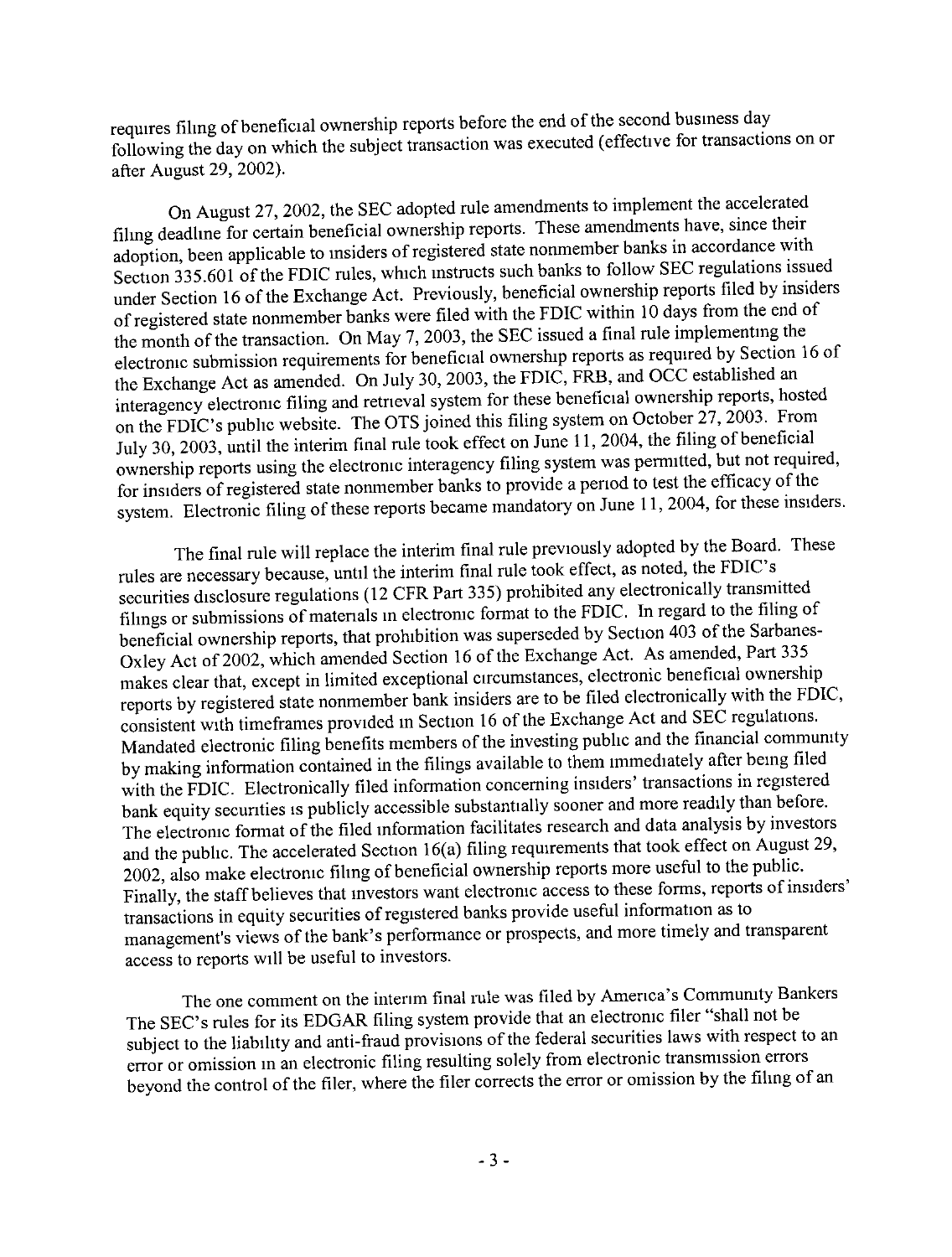amendment in electronic format as soon as reasonably practicable after the electronic **filer** becomes aware of the error or omission." The FDLC's interim final rule asked whether the FDIC should insert a similar provision in its rules. The commenter stated that persons filing beneficial ownership reports electronically with the FDIC should be protected from liability to the same extent as filers with the SEC. However, the commenter believed **it** is unclear whether the FDIC's authority under Section 12(i) of the Exchange Act is sufficient to incorporate the protection provided by the SEC. Therefore, the commenter argued, the FDIC should include in its regulations specific language to this effect.

Staff does not believe that including such language **in** the final rule **is** necessary. As stated in the preamble to the interim final rule, staff believes that the SEC's regulation presents a reasonable approach to transmission errors and that **it** applies to electronic filings made with the FDIC as well. See 12 CFR 335.101(b). In circumstances where there has been a filing error or omission due solely to an electronic transmission error beyond the filer's control, the FDIC will not cite a violation of Part 335 if the error or omission is corrected as soon as reasonably practicable.

## **RECOMMENDATION**

DSC recommends that the Board approve the final rule, to be effective upon publication **in** the Federal Register.

**Attachments:** Resolution Federal Register Notice